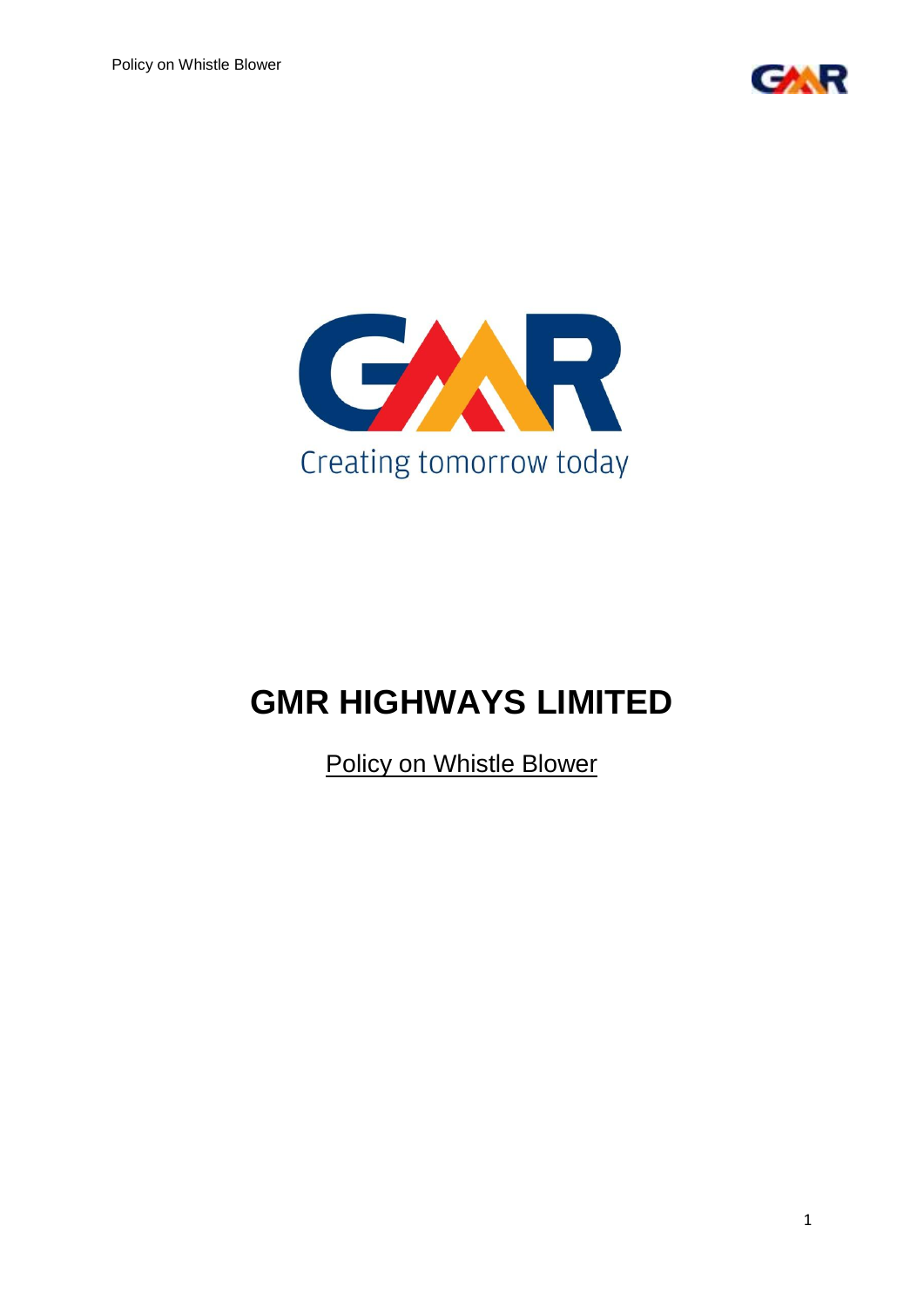

# **Table of Contents**

| 1. |      |  |  |  |  |
|----|------|--|--|--|--|
|    | 1.1. |  |  |  |  |
|    | 1.2. |  |  |  |  |
|    | 1.3. |  |  |  |  |
| 2. |      |  |  |  |  |
| 3. |      |  |  |  |  |
| 4. |      |  |  |  |  |
| 5. |      |  |  |  |  |
|    | 5.1  |  |  |  |  |
|    | 5.2. |  |  |  |  |
|    | 5.3. |  |  |  |  |
| 6. |      |  |  |  |  |
|    | 6.1. |  |  |  |  |
|    | 6.2. |  |  |  |  |
| 7. |      |  |  |  |  |
| 8. |      |  |  |  |  |
| 9. |      |  |  |  |  |
|    |      |  |  |  |  |
|    |      |  |  |  |  |
|    |      |  |  |  |  |
|    |      |  |  |  |  |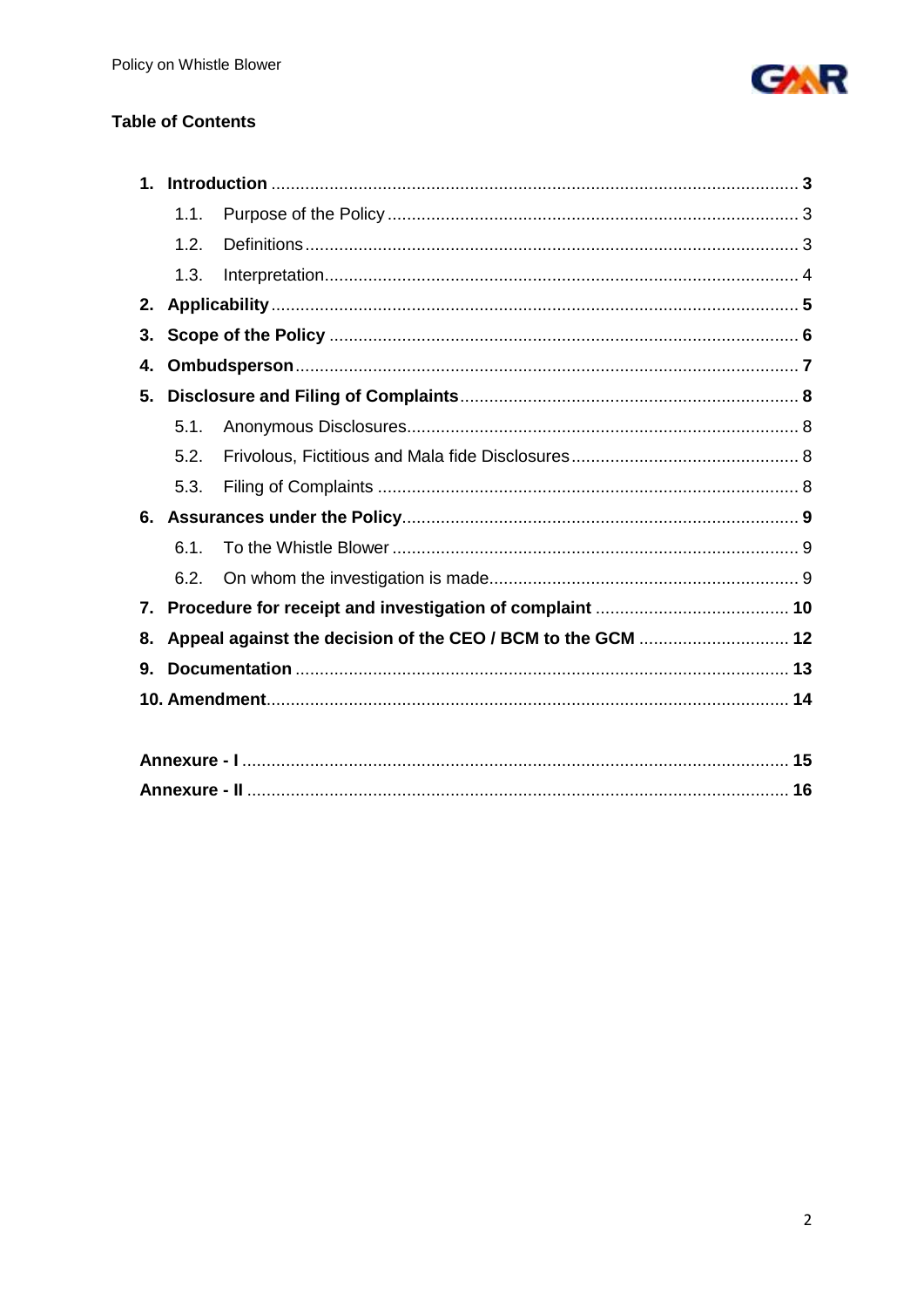

## **1. INTRODUCTION**

In an effort to comply with the applicable provisions of the Companies Act, 2013 (hereinafter referred to as the "Act") and the rules made thereunder (as well as the regulations made by the Securities and Exchange Board of India), GMR Highways Limited and as a subsidiary of GMR Infrastructure Limited, it has been decided to adopt a revised vigil mechanism in line with the GMR Group's Code of Business Conduct and Ethics Policy which can be referred to as the Whistle Blower Policy.

This Policy provides a platform for Directors, employees and stakeholders to raise genuine concerns and grievances by internally disclosing information which they believe show serious malpractice, impropriety, abuse or wrong doing within the Company, or in the dealings of the Company with other persons, or constitutes a violation of the GMR Group"s Code of Business Conduct and Ethics Policy (hereinafter referred to as a "Concern"), without fear of reprisal or victimization.

#### 1.1. **Purpose of the Policy**

- 1.1.1. To provide a platform to voice concerns in a responsible and effective manner.
- 1.1.2. To provide a platform to disclose information, confidentially and without fear of reprisal or victimization, where there is reason to believe that there has been serious malpractice, Fraud, impropriety, abuse or wrong doing within the Company.
- 1.1.3. To ensure that no one is disadvantaged as a result of raising legitimate Concerns.
- 1.1.4. To increase the efficacy of the internal disclosure systems by enabling the Disclosure of information independently of line management for employees (although in relatively minor instances the immediate superior would be the appropriate person to be informed).
- 1.1.5. To provide appropriate infrastructure, including through the appointment of Ombudspersons, for the receipt and analysis of, and response to all bona fide Concerns.

#### 1.2. **Definitions**

- 1.2.1. **"Audit Committee"** means Audit Committee of the Board of Directors of the Company constituted under provisions of Listing agreement and Companies Act, 2013.
- 1.2.2. **"Board"** means the Board of Directors of the Company.
- 1.2.3. **"Company"** means GMR Highways Limited.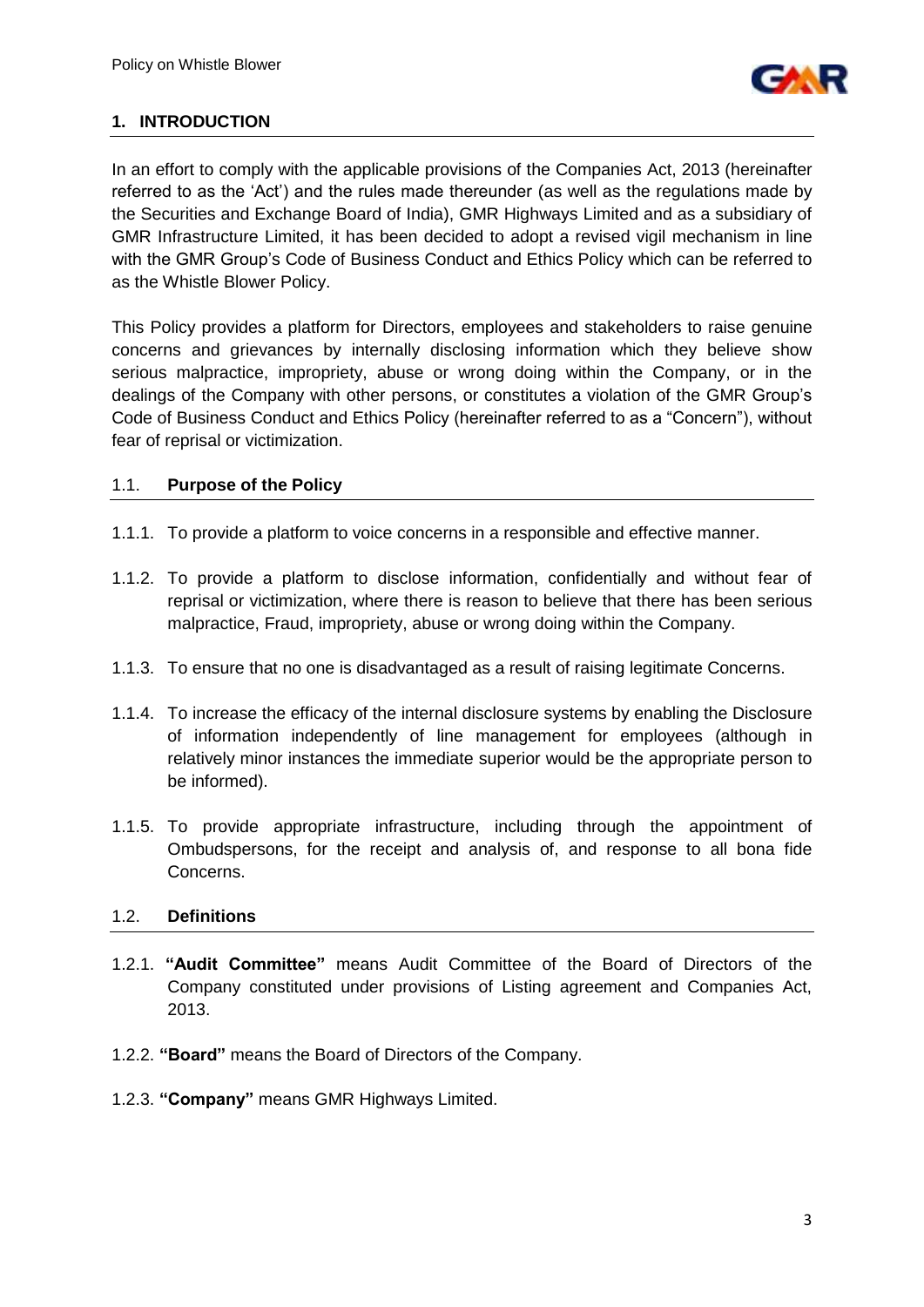

- 1.2.4. **"Disclosure"** means any communication made in good faith that discloses or demonstrates information that may evidence unethical or improper activity including activities mentioned in Clause 3.5 of this Policy.
- 1.2.5. **"Fraud"** means any act, omission, concealment of any fact or abuse of position committed by any person or any other person with the connivance in any manner, with intent to deceive, to gain undue advantage from, or to injure the interests of, the Company or its shareholders or its creditors or any other person, whether or not there is any wrongful gain or wrongful loss.
- 1.2.6. **"Policy"** means Whistle Blower Policy of the Company.
- 1.2.7. **"Whistle Blower"** means any person making a Disclosure under this Policy.

## 1.3. **Interpretation**

Capitalized terms not defined herein shall have the meaning assigned to them under the GMR Group"s Code of Business Conduct and Ethics Policy.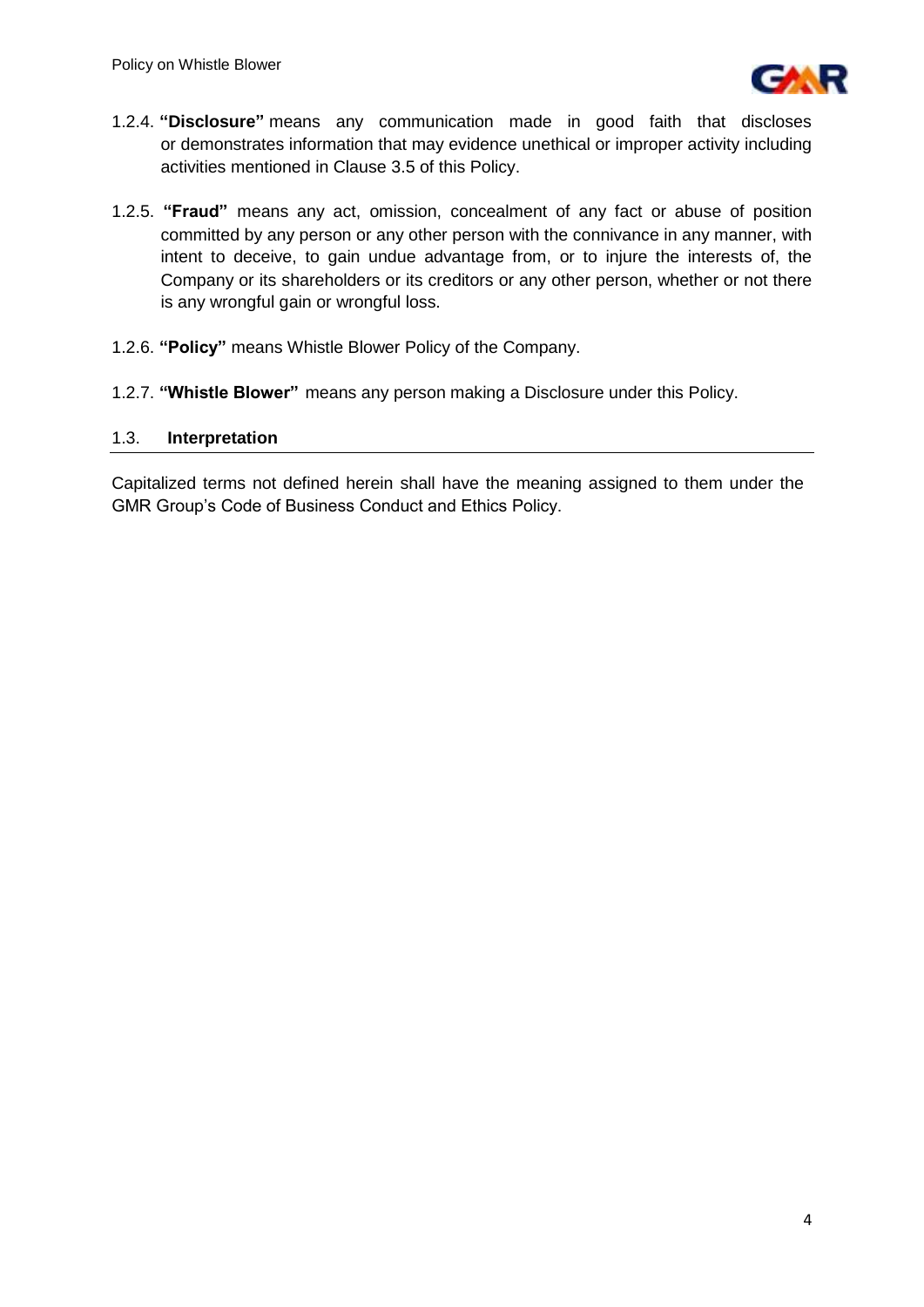

# **2. APPLICABILITY**

This Policy shall apply to all Directors, regular employees and consultants of the Company, including advisors, in-house consultants, Whole-time Directors and employees on contract.

This Policy shall also apply to third parties with any commercial dealings with the Company, including vendors, service providers, partners, joint venture employees and customers.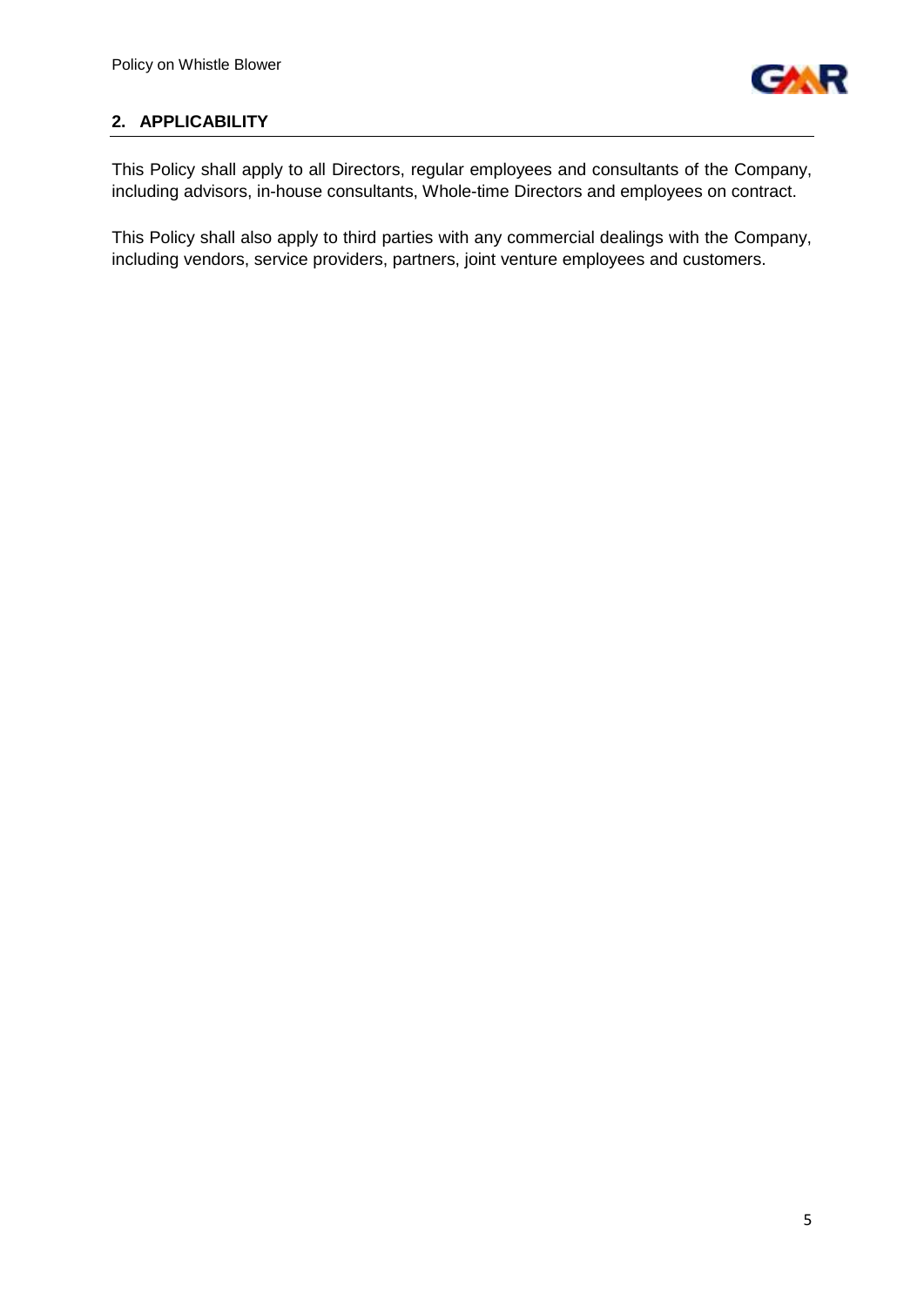

## **3. SCOPE OF THE POLICY**

- 3.1. This Policy is an extension of the Code of Business Conduct and Ethics Policy of the GMR Group.
- 3.2. It shall be emphasized that this Policy is intended to assist Whistle Blowers who have reason to believe that they have observed / come to know of any malpractice, Fraud, impropriety, abuse or wrongdoing within the Company or in its dealings with the persons listed in Clause 2.
- 3.3. The Whistle Blower's role is that of a reporting party with reliable information. They shall not be party to the investigation of complaints, or be involved in deciding what course of remedial action is warranted in a given case. Although, the Whistle Blower is not expected to provide complete evidence in proof of the allegation, he needs to demonstrate to the Ombudsperson that there are sufficient and valid grounds for the concern.
- 3.4. This Policy does not cover issues relating to grievances such as Performance Management Process (PMP) promotions and transfers. These are dealt with separately under the Employee Grievance Policy.
- 3.5. Concerns that may be raised under this Policy include a wide range of issues, some of which are listed below. An illustrative (but by no means comprehensive) list of Concerns that may be raised under this Policy is as follows:
	- (a) any unlawful act, whether criminal (e.g. theft) or giving rise to a civil action (e.g. slander or libel);
	- (b) breach of any policy or manual or code adopted by the Company;
	- (c) health and safety risks, including risks to employees as well as the public in general (e.g. faulty electrical equipment);
	- (d) Fraud and corruption (e.g. attempts to solicit or receive any gift / reward as a bribe);
	- (e) any instance of failure to comply with legal or statutory obligations either for and on behalf of the Company or in any personal capacity in the course of discharging duties of the Company;
	- (f) any instance of any kind of financial malpractice;
	- (g) abuse of power (e.g. sullying / harassment); and
	- (h) any other unethical or improper conduct.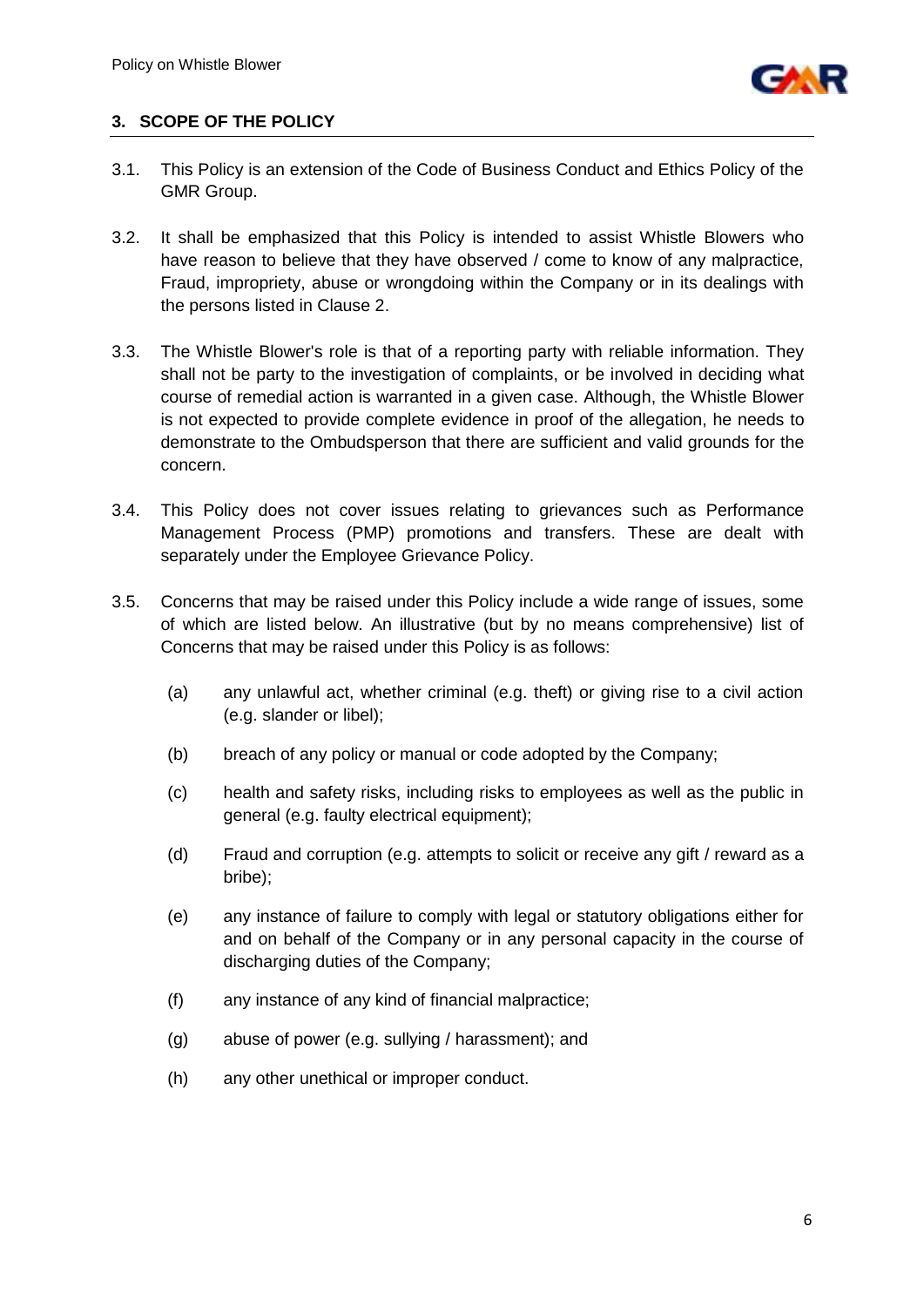

## **4. OMBUDSPERSON**

- 4.1. A senior level employee / consultant of the GMR Group will be nominated as Ombudsperson to:
	- (a) ensure that Concerns received under this Policy are investigated in a fair manner and that decisions are reported appropriately to all concerned, within the stipulated time limits;
	- (b) ensure that this Policy is administered appropriately;
	- (c) oversee and provide perspective to investigations;
	- (d) be available as a "listening post" for any member of Company, who may wish to speak with them in relation to any Concern;
	- (e) provide coaching and counseling to individuals in furtherance of this Policy;
	- (f) act as an information resource with respect to applicable guidelines and policies; and
	- (g) carry out visits and undertake road shows to bring awareness about this Policy.
- 4.2. The Ombudsperson shall also periodically report to management on problem areas and trends within the Company so that such issues can be addressed through policies and procedures.
- 4.3. The Ombudsperson shall be nominated by the Group Chairman and will hold the position for a period of three years from the date of appointment.
- 4.4. The details of the Ombudsperson for the Company are given in **Annexure – I**.
- 4.5. The Ombudsperson, as described above, will be the process owner of this Policy.
- 4.6. The Business Chairman (Institution Building & Governance), acting on the directions of the Audit Committee and the Board of Directors of the Company, will oversee the implementation and effectiveness of this Policy.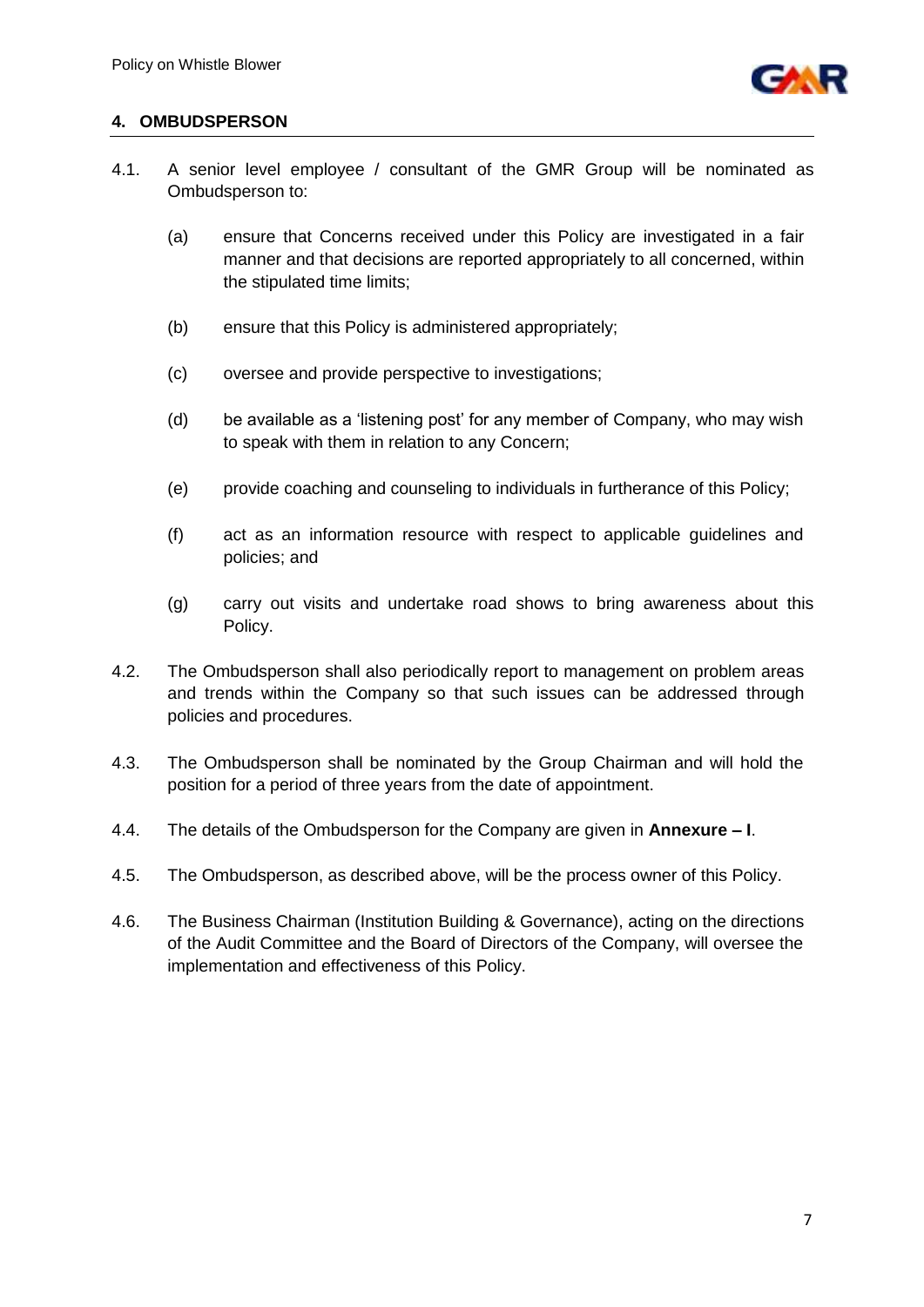

## **5. DISCLOSURE AND FILING OF COMPLAINTS**

#### 5.1. **Anonymous Disclosure**

This Policy has adequate safeguards to ensure that no complainant is victimized on account of usage of this Policy. Accordingly, this Policy encourages Whistle Blowers to mention their names while making the Disclosure.

Concerns expressed anonymously / pseudonymously will not ordinarily be acted upon. However, where an anonymous Disclosure contains references to verifiable facts and figures, such cases will be taken up for investigation.

#### 5.2. **Frivolous, Fictitious And Mala fide Disclosures**

If a Whistle Blower makes an allegation, which he / she knows or has reason to believe is untrue, or with an intent to defame or cause inconvenience, appropriate action will be taken against such Whistle Blower.

In case a person habitually makes false / frivolous complaints, appropriate disciplinary action will be initiated against such person. Further, the subsequent complaints / disclosures made by him/her may not be considered.

#### 5.3. **Filing Of Complaints**

Any Whistle Blower making a complaint under this Policy may make a Disclosure to the Ombudsperson through the following communication modes:

(a) Oral Complaints

If a Whistle Blower desires to raise a Concern orally, she / he may do so through teleconference or by personally meeting the Ombudsperson, or by calling 1800-1020- 467 or such other number as is set out on the Company"s website at [www.gmrgroup.in.](http://www.gmrgroup.in/)

(b) Complaints filed through Electronic Means

If a Whistle Blower desires to raise a concern through electronic means, she / he may send an e-mail to gmr@ethicshelpline.in to raise a concern under the Policy.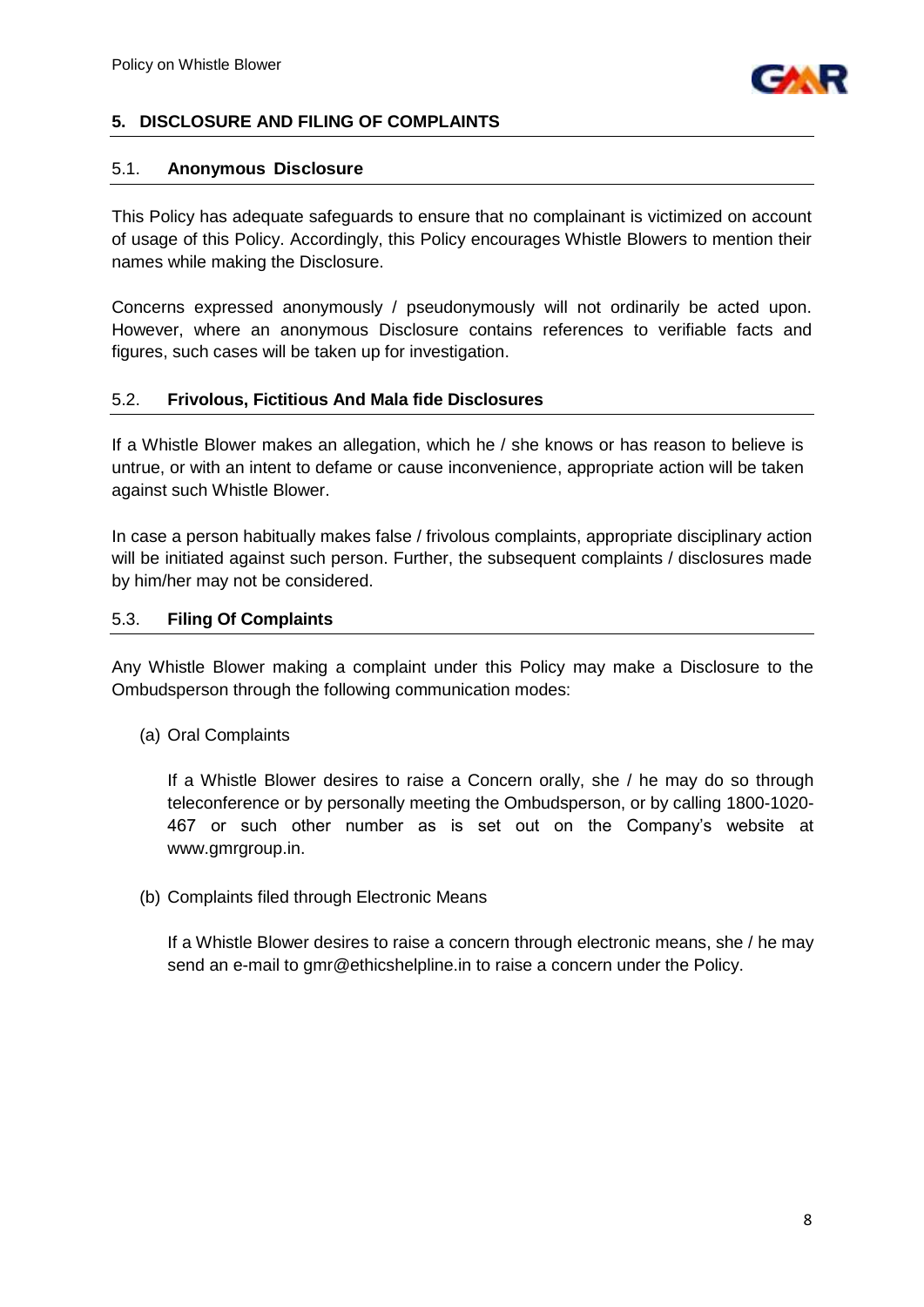

## **6. ASSURANCES UNDER THIS POLICY**

#### 6.1. **To The Whistle Blower**

- 6.1.1. All possible precautions will be taken to maintain the confidentiality of the identity of the Whistle Blower, barring where such disclosure is required strictly for the purpose of law or to facilitate the investigation process.
- 6.1.2. The Company will not tolerate any harassment or victimization (including informal pressures) against a Whistle Blower and will take appropriate action to protect a Whistle Blower who has raised a Concern in good faith.
- 6.1.3. The Company will provide adequate and timely support and protection to Whistle Blowers in the event she / he faces any civil or criminal action in consequence of a bona fide Concern raised under this Policy.
- 6.1.4. If a Whistle Blower believes that she/he has been victimized for raising a Concern under this Policy, she / he may file a written complaint to the Ombudsperson requesting an appropriate remedy. The Ombudsperson shall investigate such complaint and take such actions as it may deem fit to ensure that the complainant is not victimized for having raised a Concern under this Policy.

#### 6.2. **On Whom The Investigation Is Made**

All possible precautions will be taken to maintain the confidentiality of the person on whom an enquiry is carried out except as may be required by law or to facilitate the investigation process.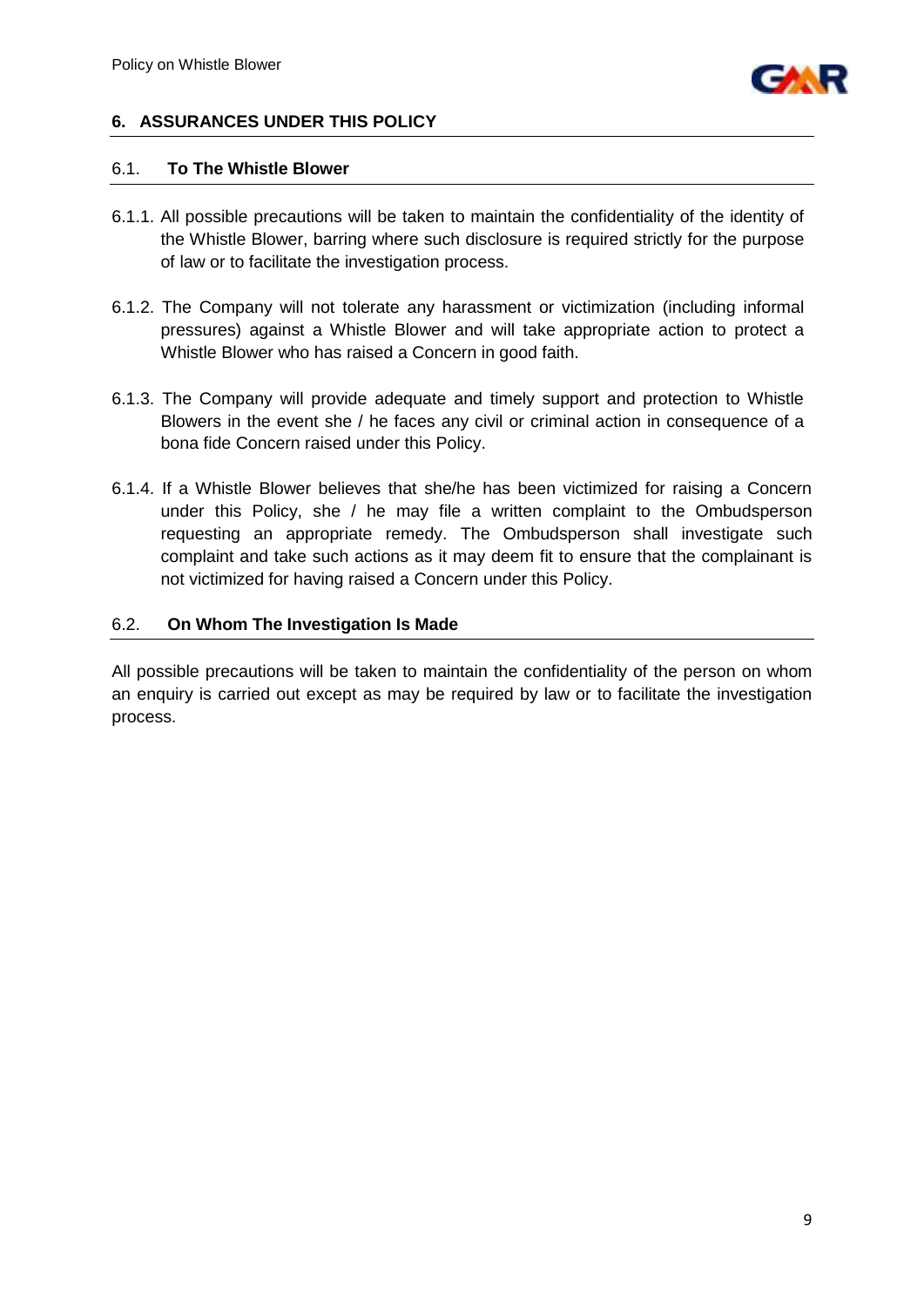

#### **7. PROCEDURE FOR RECEIPT AND INVESTIGATION OF COMPLAINT**

- 7.1. Once any Disclosure of a Concern has been made by a Whistle Blower to the Ombudsperson, the following procedure will be followed:
	- (a) The Ombudsperson shall acknowledge receipt of the complaint through ethics helpline within seven (7) working days of receipt of the complaint.
	- (b) The Ombudsperson shall review the complaint received and decide on the next course of action (including entrusting the matter to an appropriate investigating agency) within seven (7) working days of receipt of the complaint. For this purpose, the Ombudsperson will maintain a list of investigating agencies and in consultation with Group Head, Management Assurance Group or Group Head, Ethics & Intelligence, will decide on the appropriate investigating agency.
	- (c) In determining whether to pursue an investigation, or at any stage during the investigation, personal meetings, if required, will be conducted with the Whistle Blower provided the Whistle Blower is willing to disclose his identity with the investigation agency.
	- (d) The Ombudsperson may with the permission of the complainant, instead of or prior to initiating an investigation, act as an intermediary to clarify issues and resolve them through mediation.
	- (e) Where the complaint is found to be frivolous or bereft of verifiable information, further action will not be initiated. Further, the Ombudsperson may decide to initiate appropriate disciplinary action against such person if the complaint is found to have been made without a bona fide basis.
	- (f) Where a complaint is referred to an investigating agency, it will investigate and submit its report within forty five (45) days of receipt of the complaint by it.
	- (g) The Ombudsperson will review the report of the investigating agency and forward it to the concerned Chief Executive Officer with a copy to the concerned Business Chairman, Business Chairman (Institution Building & Governance) and Group President-HR, within seven (7) working days of receipt of the report.
	- (h) The relevant Chief Executive Officer / Business Chairman will take appropriate action with relevant departments / agency to ensure closure.
	- (i) The Ombudsperson will provide a quarterly update to the Business Chairman (Institution Building & Governance) and to the Group Head - Ethics & Intelligence.
	- (j) The Group Head Ethics & Intelligence will make a half yearly presentation to the Audit Committee on the implementation of this Policy.
	- (k) The Ombudsperson / Group Head Ethics & Intelligence will inform the Whistle Blower of the action taken on his / her complaint within two (2) months from the date of receipt of the complaint.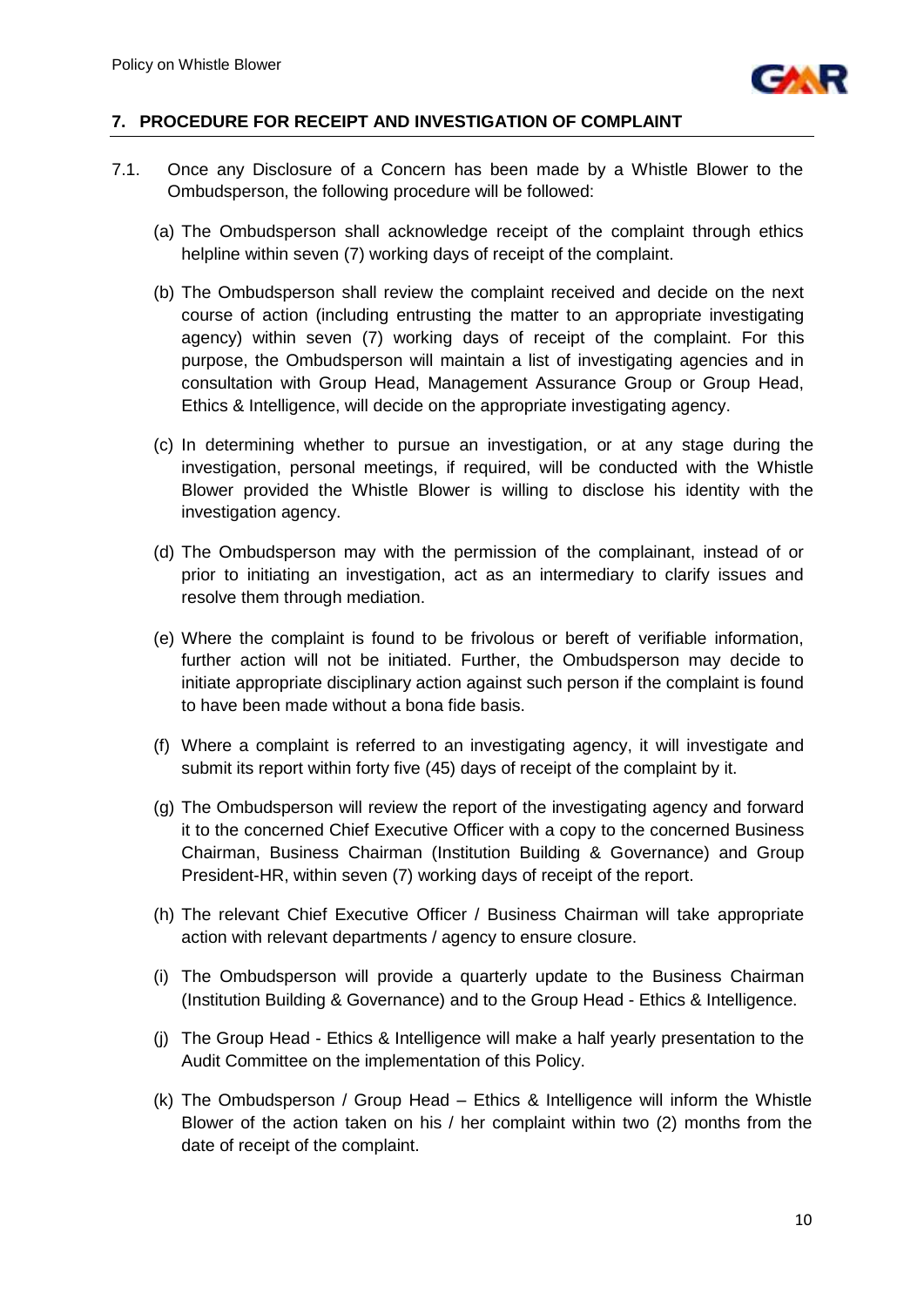

- 7.2. Where the complaint is against the Director, Ombudsperson, a Business Chairman, or Group Head -Ethics and Intelligence or the Board of Directors, the Whistle Blower may file the complaint directly to the Chairman of the Audit Committee. Where the complaint is against the Chairman of the Audit Committee, the Whistle Blower shall file the complaint with the Chairman of the Board of Directors and if such person is also the Chairman of the Audit Committee shall file the complaint with any member of the Board of Directors.
- 7.3. A complaint received by the Chairman of the Audit Committee, the Chairman of the Board of Directors, or a member of the Board of Directors as aforesaid, shall be dealt with, as far as possible, in the manner set out for the handling of complaints received by the Ombudsperson.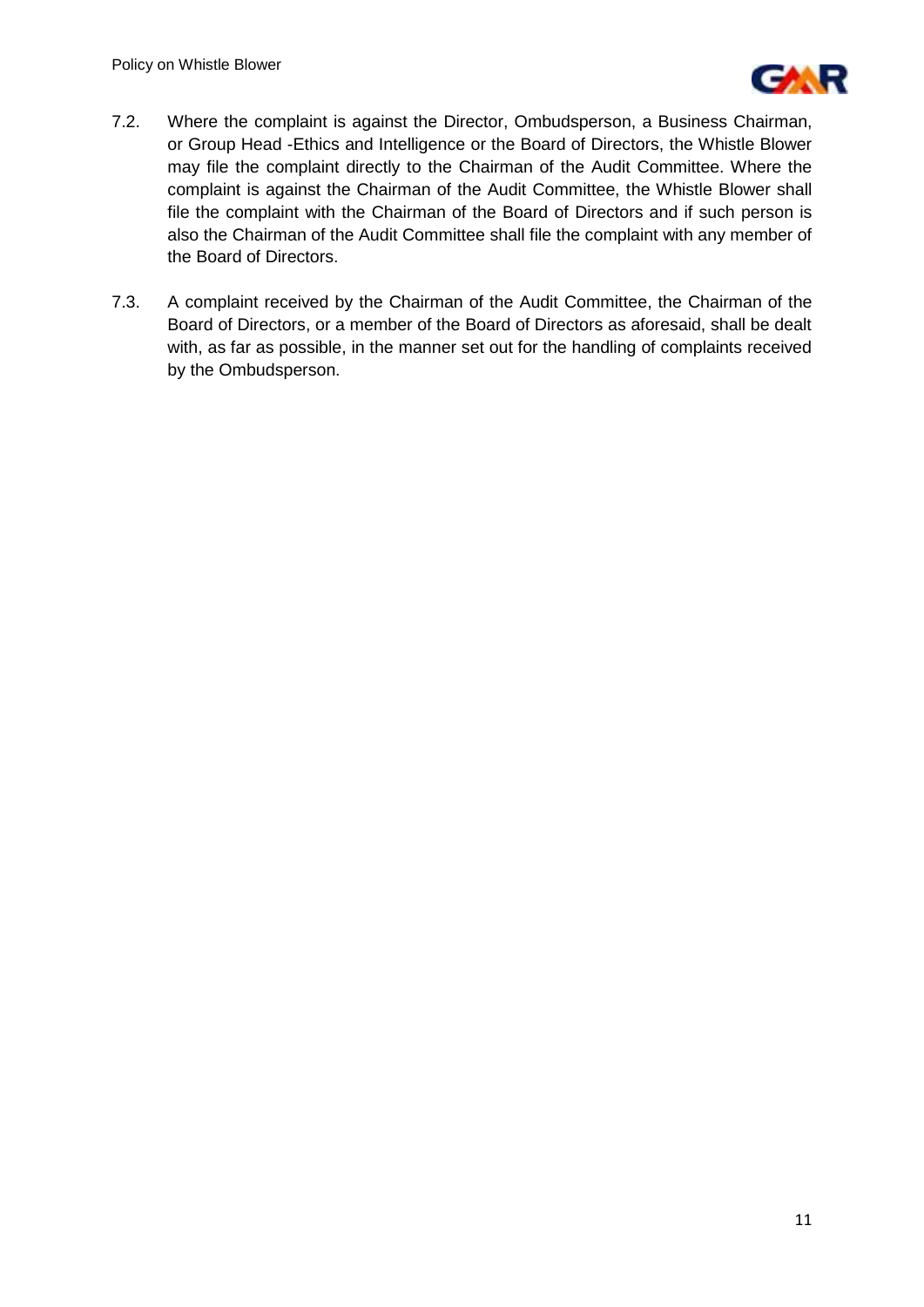

#### **8. APPEAL AGAINST THE DECISION OF THE CEO / BCM TO THE GCM**

If the Whistle Blower is not satisfied with the decision of the Ombudsperson in not initiating an investigation into the complaint, she / he may prefer an appeal against such decision before the relevant Chief Executive Officer / Business Chairman.

If either the Whistle Blower or the person complained against is not satisfied with the decision of the Chief Executive Officer / Business Chairman, then either of the parties could prefer an appeal against the decision before the Group Chairman in accordance with the procedure set out in **Annexure – II**.

The decision of the Group Chairman shall be final and binding on all the parties. The Group President HR / Business Chairman (Institution Building & Governance) will be kept informed.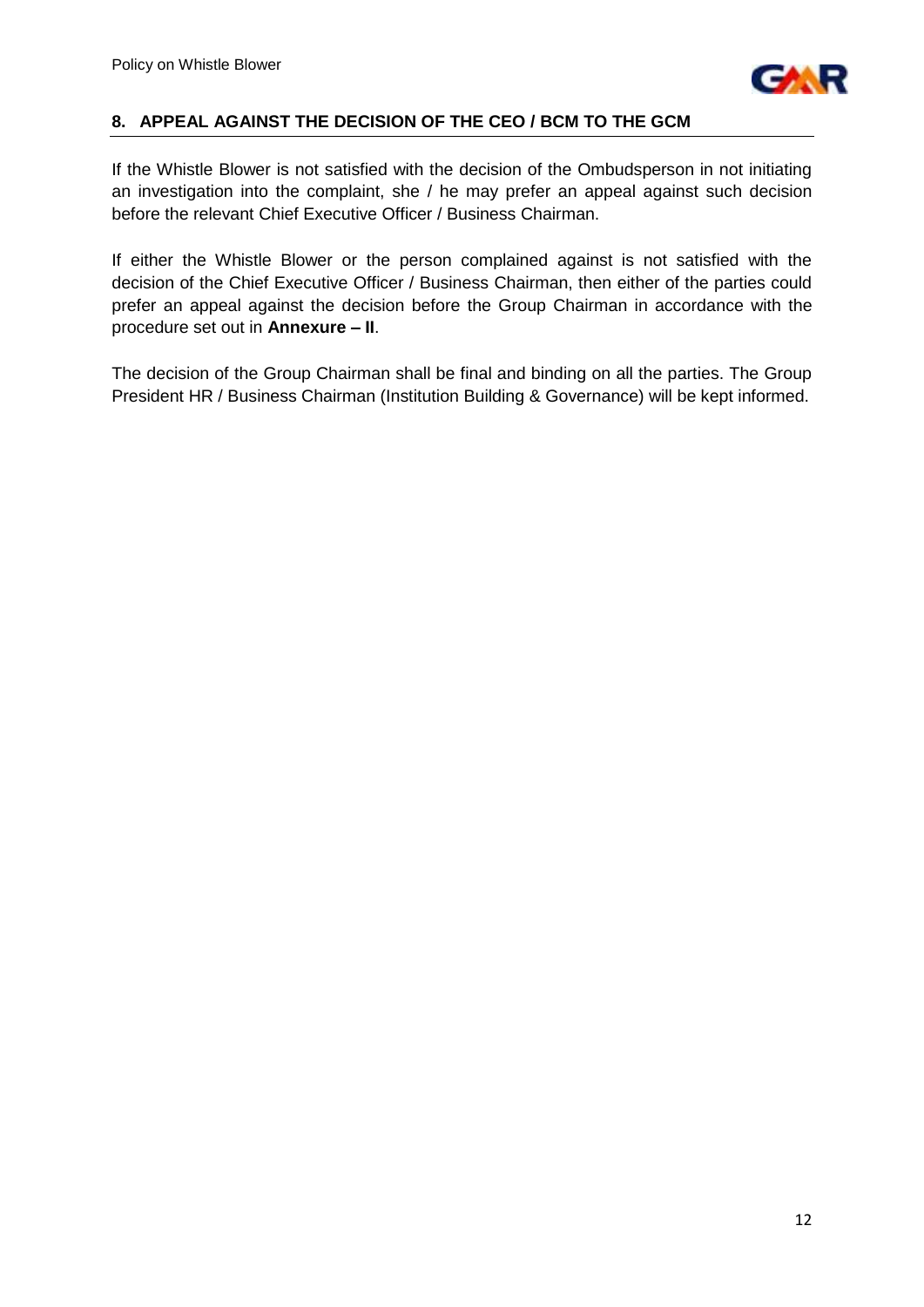

## **9. DOCUMENTATION**

The Ombudsperson / Group Head, Ethics and Intelligence jointly shall be responsible for documenting each complaint received, the material gathered in relation to such complaint, and a reasoned record of the course of action taken on such complaint. All other persons involved in the procedure for the evaluation of complaints received under this Policy shall forward all such material to the office of the Ombudsperson / Group Head, Ethics and Intelligence for his records.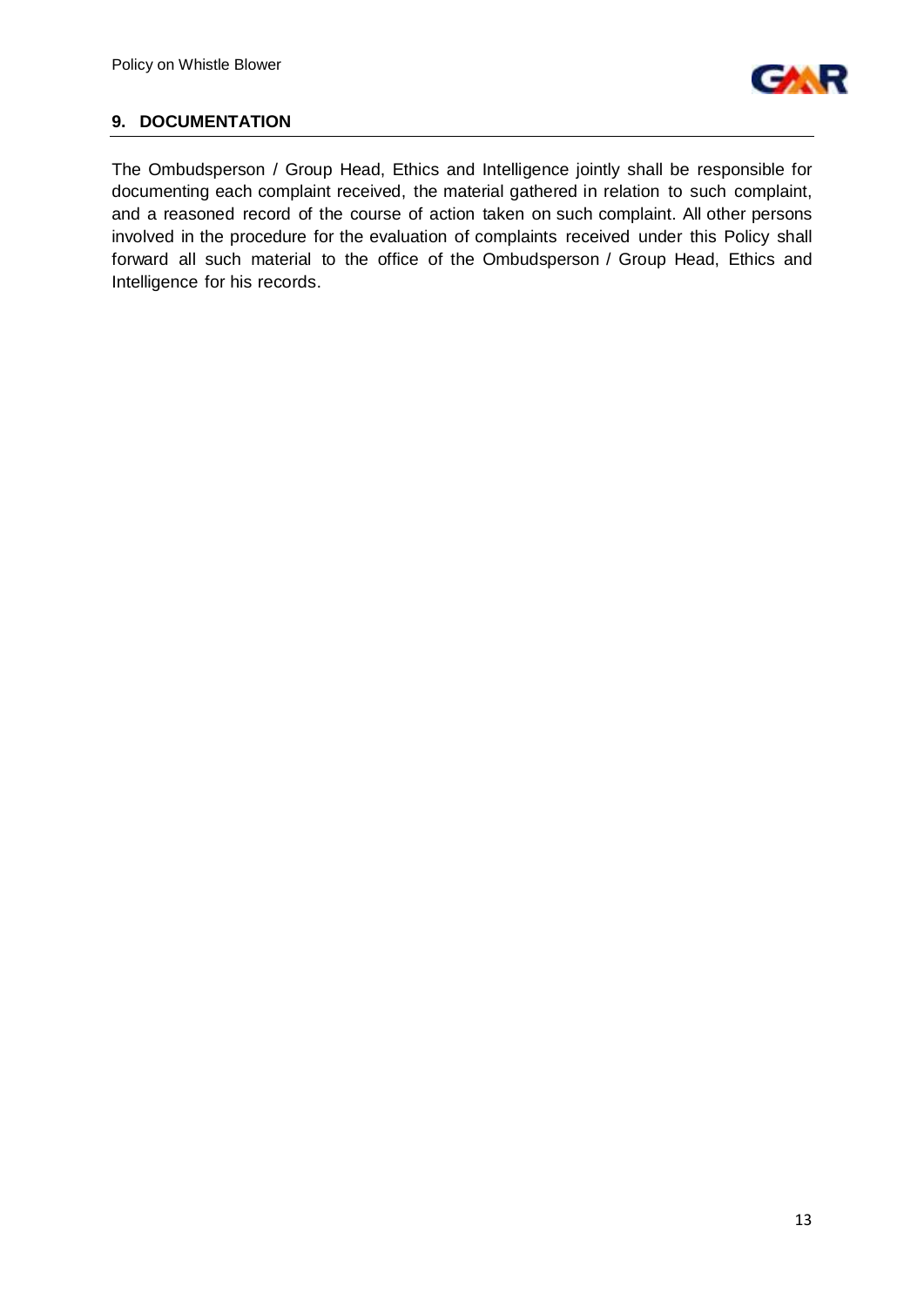

#### **10. AMENDMENT**

This Policy may at any time, and without any prior notice to any person whatsoever, be changed or modified or rescinded or abrogated by the Business Chairman (Institution Building & Governance) with due approval of the Board of Directors and the Audit Committee.

--------------------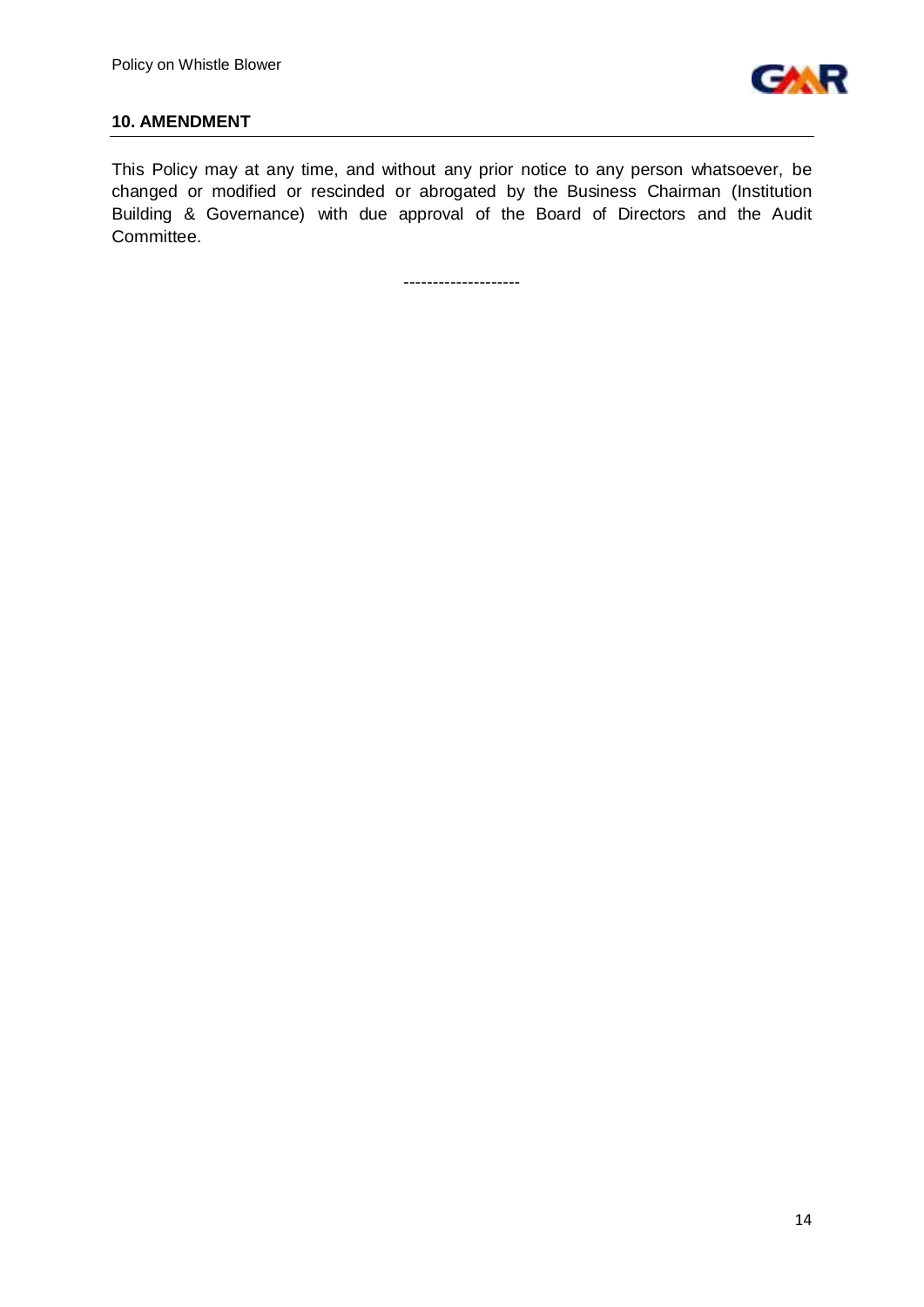

# **ANNEXURE - I**

The Ombudsperson for the Company shall be:

| <b>Ombudsperson</b> | Company                     |
|---------------------|-----------------------------|
| Mr. M.R. Reddy      | <b>GMR Highways Limited</b> |

Group Chairman may review the name of Ombudsperson from time to time and modify the same as required.